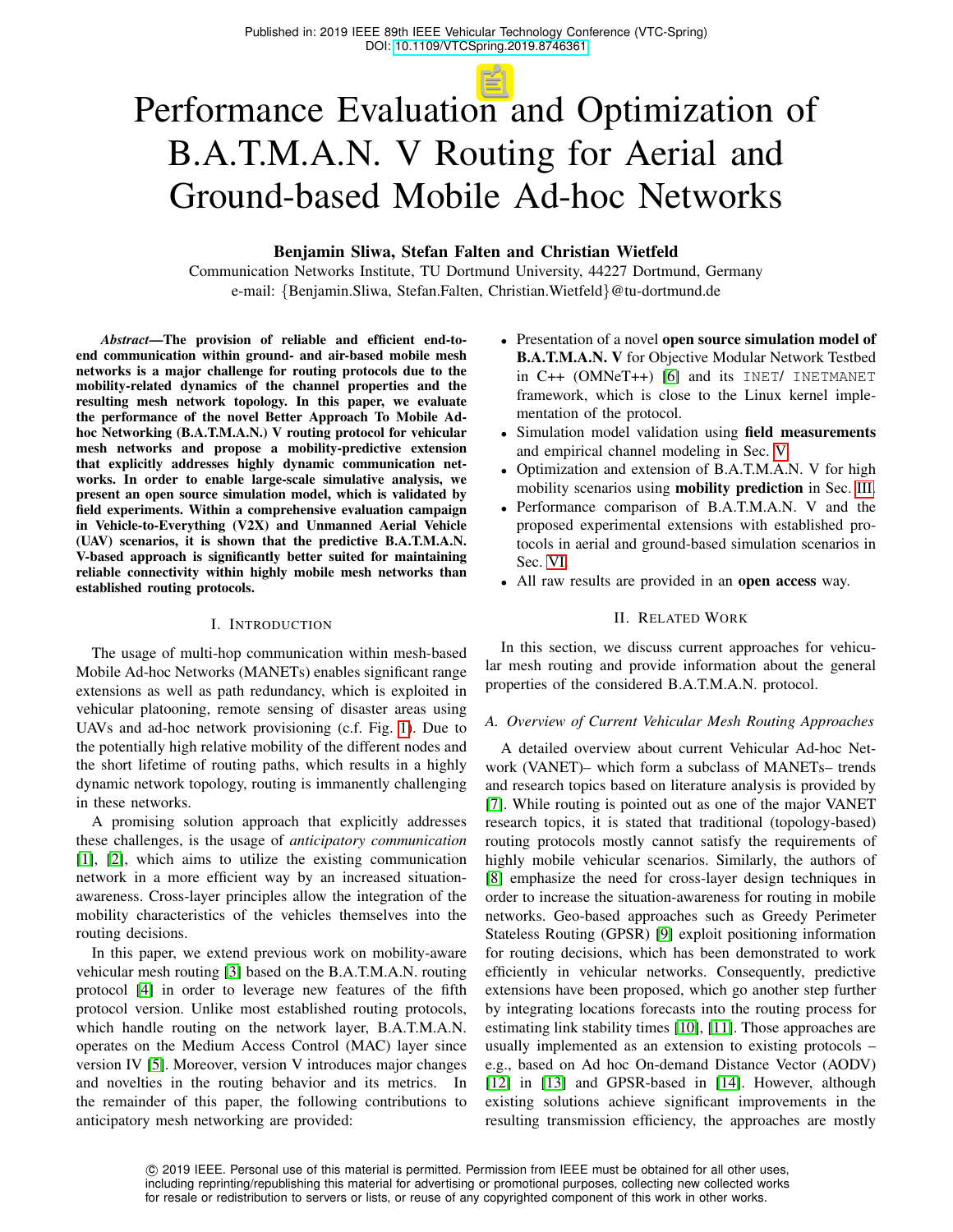generic and rely on naive predictions, e.g., extrapolations based on position, direction and velocity.

Although in the past the research in vehicular and aerial mesh networks has mostly been carried out with an isolated view on the intended usecase, recent works emphasize their similarities [\[15\]](#page-6-8) and advocate for a joint consideration of these vehicle types within upcoming Intelligent Transportation System (ITS) scenarios, e.g., near-field delivery and ad-hoc network provisioning and sensing at road incidents by UAVs.

## *B. General Properties of the B.A.T.M.A.N. Routing Protocol*

B.A.T.M.A.N. [\[12\]](#page-6-5) has been proposed by the *Freifunk* community after the application of Optimized Link State Routing (OLSR) [\[16\]](#page-6-9) did not fulfill the performance requirements of large-scale mesh deployments. Although B.A.T.M.A.N. is a proactive protocol and shows a similar performance as other established protocols, it has some unique properties that arise from its *bio-inspired* nature, which implement the idea of *stigmergy*.

- B.A.T.M.A.N. strictly follows a decentralized routing approach: Instead of requiring complete knowledge about the network topology, only information about the suitability of the direct neighbors for reaching a defined destination is maintained, the network in between is considered a black box. As information is redundantly received from all other nodes of the network – which are referred to as *originators* – via multiple paths through the immediate neighboring nodes, it is highly robust against packet loss.
- The periodically transmitted Originator Messages (OGMs), which contain information about the *reverse path quality*, are propagated through the whole network. The metric calculation and message handling can easily be exchanged by another method, making it a promising research platform for optimization and development of new link quality assessment methods.



<span id="page-1-0"></span>Fig. 1. Example applications for aerial and vehicular mesh networks.



<span id="page-1-2"></span>*OGM - Originator Message ELP - Echo Location Protocol*

Fig. 2. Architecture model and message flow for B.A.T.M.A.N. V routing.

- Since multiple paths are maintained for each destination, multi-path communication can be integrated for load balancing [\[17\]](#page-6-10).
- In contrast to other protocols, which are often only evaluated in simulators, the development of B.A.T.M.A.N. V is driven by a practical usecase intention and implementations are available for Linux-based operating systems.

#### III. SIMULATION-BASED SYSTEM MODEL

<span id="page-1-1"></span>In this section, the simulation model and its extensions for highly mobile scenarios are presented.

An illustration of the overall architecture model and the message flow is shown in Fig. [2.](#page-1-2) As an entry point for all exchanged packets, the mesh interface *bat0* is used to abstract the underlying mesh topology of the network, acting as a virtual network switch. All routing messages are encapsulated in raw Ethernet frames. The MAC layer approach allows the implementation of the routing mechanism as a *linux kernel module*, which – in contrast to network layer routing – avoids the necessity for packet exchange between userspace and kernelspace, reducing computing effort and energy consumption.

Although the INETMANET framework of OMNeT++ provides ManetRoutingBase.ned as a common abstraction for MANET protocols, it only considers network layer routing. Therefore, the simulation model is based on a novel logical host module Batman5Router.ned, which links the interfaces of the different logical layers.

The routing protocol uses different packet types to determine the *reverse path metric* to the originators within the network, which is further explained in the following paragraphs.

#### *A. Link Quality Assessment*

Due to the decentralized approach of B.A.T.M.A.N. V, all decision processes are based on link-level knowledge, which is obtained by periodical exchange of Echo Location Protocol (ELP) messages. In regular protocol implementation, the latter are used to estimate the throughput to the direct neighbors. Additionally, *ELP probing* triggers the transmission of two unicast ELP messages to each forwarder within the defined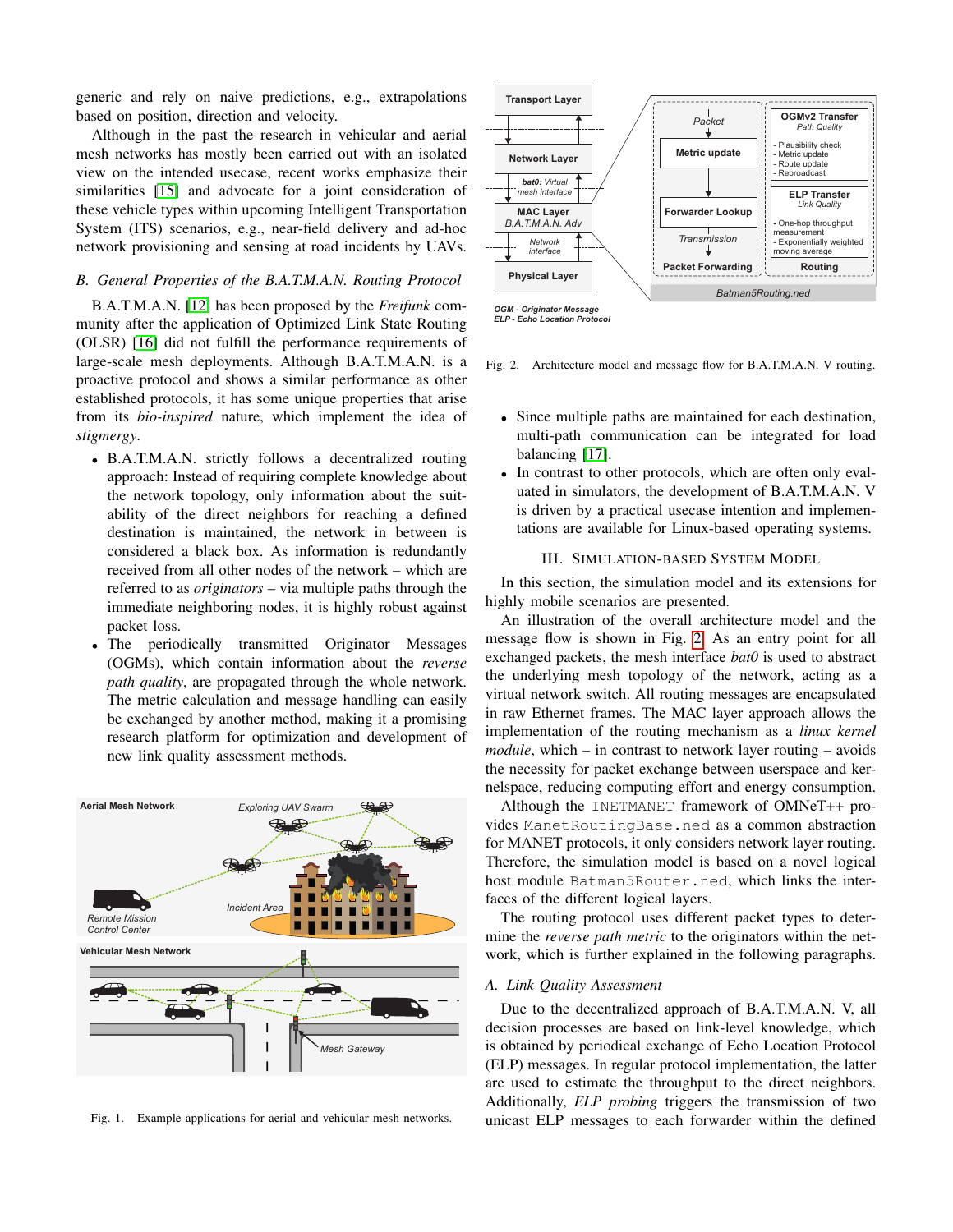ELP interval in order to artificially generate traffic for the throughput estimation. While this procedure is mandatory in the linux kernel implementation, it is optional in the simulation model and can be configured to use variable packet sizes, which are further evaluated in Sec. [VI.](#page-4-0) As an alternative to the throughput metric, a hopcount-based approach, which uses hop penalties, can be applied. After node  $N$  has determined new immediate link metric value  $\Phi_F^N$  to forwarder F, the final value is calculated based on the link quality history using Exponentially Weighted Moving Average (EWMA).

#### *B. Routing Process and Metrics*

Each node N maintains a *link metric*  $\Phi_F^N$  for each of its 1-hop neighbors, based on knowledge obtained from ELP message exchange. Routing decisions are based on the end-toend *path metric* towards each originator, which is derived from the metrics of the *reverse path* obtained from the OGMs. Upon creation of an OGM, each originator initializes the reverse path score as the uint 32 maximum  $2^{32} - 1$  and announces it with the message. The intermediate nodes update the contained value based on their local knowledge about the link quality to the last forwarder. In the proposed simulation model, the metric calculation is formulated in an abstract way in order to emphasize its *platform* character, which enables the integration of further metrics in the future. As all logical calculations are performed in the continuous domain in the range  $[0, 1]$ , the uint32 values are transformed into this value range for the processing step and back before the packet forwarding.

Upon reception of an OGM of node  $D$  via a forwarder  $F$ , node N computes the reverse path metric  $\Psi_{D|F}^{N}$  as

$$
\Psi_{D|F}^{N} = \Theta(\hat{\Psi}_{D}, \Phi_{F}^{N})
$$
\n(1)

by applying an operator Θ to the received reverse path metric  $\hat{\Psi}_D$  and the link metric  $\Phi_F^N$  to the forwarder. A summary of the considered metrics for the different B.A.T.M.A.N. protocol versions and the proposed extensions is given in Tab. [I.](#page-2-0)

<span id="page-2-0"></span>TABLE I ESTABLISHED AND EXPERIMENTAL ROUTING METRICS FOR THE DIFFERENT B.A.T.M.A.N. VERSIONS

| Version | Metric                                                                      |
|---------|-----------------------------------------------------------------------------|
| Ш       | Average number of received OGMs within a defined<br>interval                |
| IV      | Determination of the Transmission Quality (TQ)                              |
| V       | Throughput estimation based on ELP transfer                                 |
| V       | Hop count                                                                   |
| v<br>V  | Distance-based forwarding using position information<br>Mobility prediction |

*1) Distance-based Forwarding:* As discussed in [II-A,](#page-0-0) the usage of geo-information is a promising approach for routing in vehicular networks. Therefore, the basic B.A.T.M.A.N. V protocol is extended for geo-based decision making through a novel routing metric, which is based on position announcements within the ELP messages.

With  $d_F^N(t)$  being the distance from node N to node F and  $d_{\text{max}}$  being an estimation for the transmission range, the proposed metric update procedure is handled as

$$
\Psi_{D|F}^{N}(t) = \hat{\Psi}_{D} - \left(\frac{d_{F}^{N}(t)}{d_{\max}}\right)^{\alpha} \tag{2}
$$

with  $\alpha$  as a weighting exponent.

*2) Mobility-predictive Forwarding:* In order to achieve a higher level of awareness about the future network topology, the geo-based forwarding scheme is extended by a predictive component. Upon transmission of an ELP message, each node predicts its own future position based on trajectory knowledge and announces it within the message.

In the following, it is assumed that each vehicle is able to determine an estimation of its near future trajectory. For completeness, we refer to the analysis in [\[18\]](#page-6-11), where the accuracy of different mobility prediction approaches is compared in real world vehicular scenarios. The future position  $\dot{P}(t+\tau)$  is then obtained by virtually moving the vehicle along the path of its trajectory for the duration of  $\tau$ , which is further described in [\[18\]](#page-6-11). The mobility-predictive metric is then calculated as

$$
\Psi_{D|F}^{N}(t) = \hat{\Psi}_{D} - \max \left[ \left( \frac{d_{F}^{N}(t)}{d_{\max}} \right)^{\alpha}, \left( \frac{\tilde{d}_{F}^{N}(t+\tau)}{d_{\max}} \right)^{\alpha} \right] \tag{3}
$$

with  $\tau$  being the desired prediction lookahead and  $\tilde{d}_{F}^{N}(t+\tau)$ being the anticipated distance between  $N$  and  $F$ .

## IV. METHODOLOGY

In this section, the setups for the simulative evaluation and the experimental validation are presented.

#### *A. Evaluation Scenario*

The simulation model is based on OMNeT++ and the INET/INETMANET framework and is provided in an open source way at [\[19\]](#page-6-12) alongside with the raw results of the performed evaluations. For the field test validation, common of-the-shelf embedded computers are used that run a linuxbased operating system and execute the B.A.T.M.A.N. V (version 2018.0) routing mechanism.

The default parameters for the different scenarios and routing protocols are summarized in Tab. [II.](#page-3-1) For the mobilitypredictive metric,  $d_{max}$  is calculated as the maximum distance that satisfies the receiver sensitivity based on the channel model. The *Friis* model is used for *rural* environments and the *Nakagami* model is used to model *urban* scenarios. The prediction lookahead is chosen based on the analysis of [\[3\]](#page-5-2). For the evaluations, the performance of a multi-hop User Datagram Protocol (UDP) data Constant Bitrate (CBR) stream is analyzed.

#### *B. Mobility Models*

For the simulative performance evaluation, a mixture of generic and vehicle-specific mobility models is applied. The initial performance evaluation and parameter optimization is performed using a Random Waypoint model in order to allow comparisons with other research works, however it is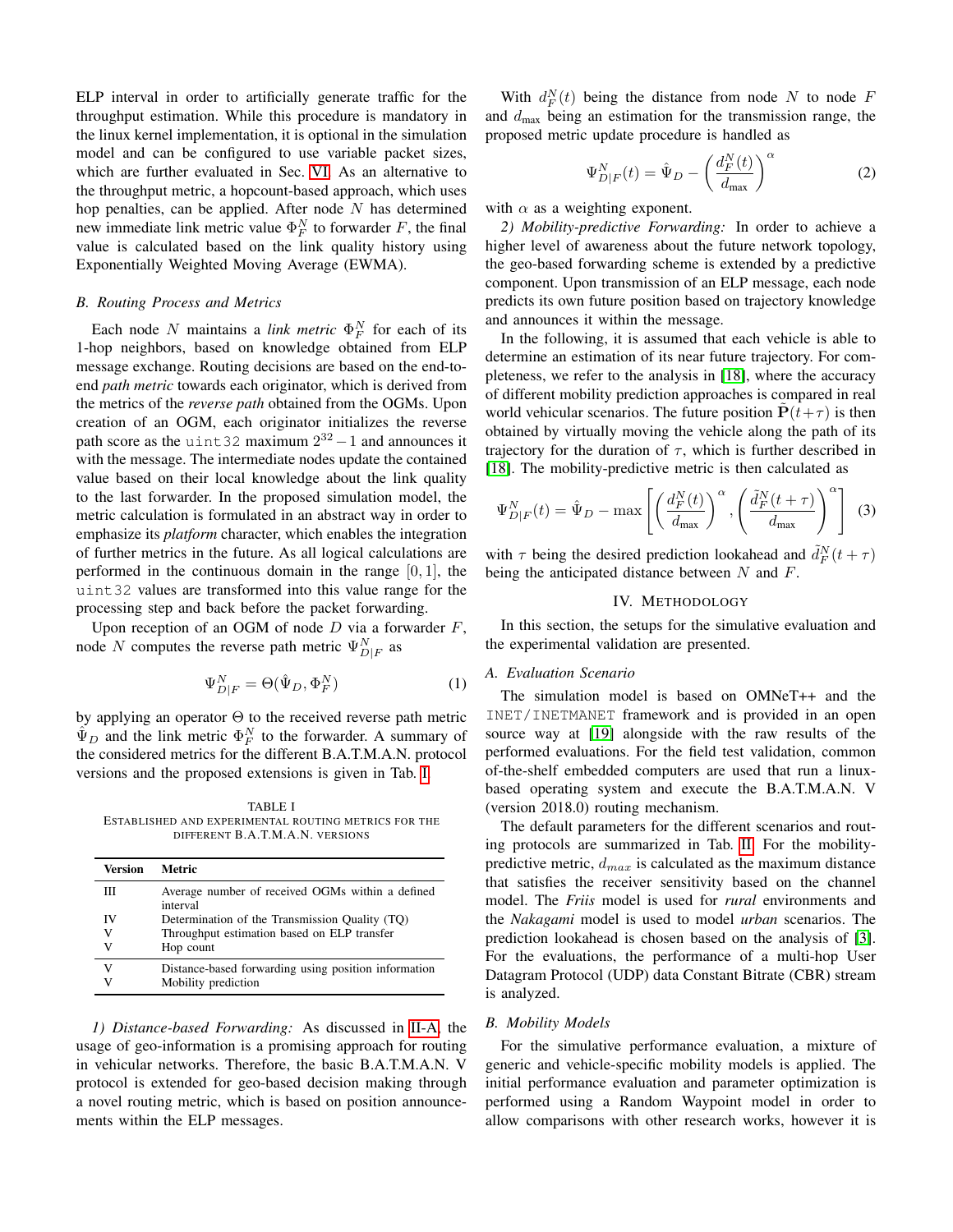TABLE II DEFAULT SIMULATION PARAMETERS

<span id="page-3-1"></span>

| Parameter                                   | Value                                                    |
|---------------------------------------------|----------------------------------------------------------|
| <b>MAC</b>                                  | IEEE 802.11g                                             |
| Channel model: Rural / Urban                | {Friis, Nakagami (m=2)}                                  |
| Path loss exponent $\eta$                   | 2.65                                                     |
| Receiver sensitivity                        | $-83$ dBm                                                |
| Transmission power                          | $\{10, 20\}$ dBm                                         |
| Carrier frequency                           | 2.4 GHz                                                  |
| Number of mesh nodes                        | 10                                                       |
| Stream data rate                            | 10 MBit/s                                                |
| Simulation duration per run                 | 300 s                                                    |
| Simulation runs per setting                 | 25                                                       |
| Playground size: Generic scenario           | $600 \text{ m} \times 600 \text{ m} \times 10 \text{ m}$ |
| Playground size: UAV scenario               | 500 m x 500 m x 250 m                                    |
| Playground size: Vehicular scenario         | 1500 m x 1000 m x 10 m                                   |
| B.A.T.M.A.N. version                        | 2018.0                                                   |
| OMNeT++/ INET version                       | 5.2.1 / 3.6.3                                            |
| OGM interval                                | 0.33 s                                                   |
| ELP interval                                | $0.2$ s                                                  |
| Weighting exponent $\alpha$ : Rural / Urban | $\{1,2\}$                                                |
| Prediction lookahead $\tau$ : Rural / Urban | $\{3,4\}$ s                                              |



<span id="page-3-2"></span>Fig. 3. Map of the campus area for the vehicular evaluation scenario. (Map data: ©OpenStreetMap contributors, CC BY-SA.)

assumed that vehicles are aware of their future trajectory. For the vehicular scenario, a network provisioning scenario using gateway vehicles is modeled using Lightweight ICTcentric Mobility Simulation (LIMoSim) [\[20\]](#page-6-13). 30 cars move around the campus area of the TU Dortmund University, which is illustrated in Fig. [3.](#page-3-2) One randomly selected vehicle aims to establish a stream data connection to a network gateway vehicle using the mesh for packet forwarding.

For the evaluation of the applicability of the proposed mobility-predictive routing protocol, for low-altitude UAV applications, the Distributed Dispersion Detection (DDD) [\[21\]](#page-6-14) algorithm applied, which is intended for agent-based plume exploration in hazardous environments. The mesh communication is used to stream video data to a remote mission control center. Here, a trace-based mobility modeling approach is applied based on traces of the MATLAB-based UAV simulation framework of [\[21\]](#page-6-14). The UAVs make use of *controlled mobility*, thus each UAV is aware of its desired trajectory in the near



Fig. 4. Overview of the field test scenario and its representation within the OMNeT++ simulator for the validation.

<span id="page-3-0"></span>future.

#### <span id="page-3-3"></span>V. VALIDATION

In this section, the derived simulation model for B.A.T.M.A.N. V is validated using field measurements in controlled scenarios using the default routing metric. Within the real world measurements, a mobile vehicle transmits UDP stream data with a traffic load of 10 MBit/s to a static server node using the mesh network infrastructure. *iperf* is used for traffic generation and Key Performance Indicator (KPI) measurement. The same scenario is modeled within a simulation setup.

Fig. [4](#page-3-3) shows a map of the real world evaluation scenario as well as its representation within the OMNeT++ simulator. All B.A.T.M.A.N. V nodes are mounted on a tripod at 1.5 m height. For the *One-hop* scenario, the server is placed centrally between the location markers 1 and 2. *Two-hop* uses location 2 for the server and location 1 for a single relay node. *Multi-hop* applies the topology illustrated for the OMNeT++ scenario as shown in Fig. [4.](#page-3-3) Fig. [5](#page-4-1) shows the measured channel properties and the *Friis* and *Two Ray* channel models for comparison. It can be seen that the mean attenuation behavior above 70 m can be approximated by the Friis model with a path loss exponent  $\eta$  of 2.65. The Two Ray model does not fit well in the considered small-scale scenario.

In order to achieve a high congruency of the real world and the simulation scenario, an *empirical channel model* is created based on the field measurements and used for the following validation. The resulting data rate and delay of the measurement campaign and its simulation representation is shown in Fig. [6.](#page-5-6) The results substantiate the outcome of the channel behavior analysis. In the considered small-scale range,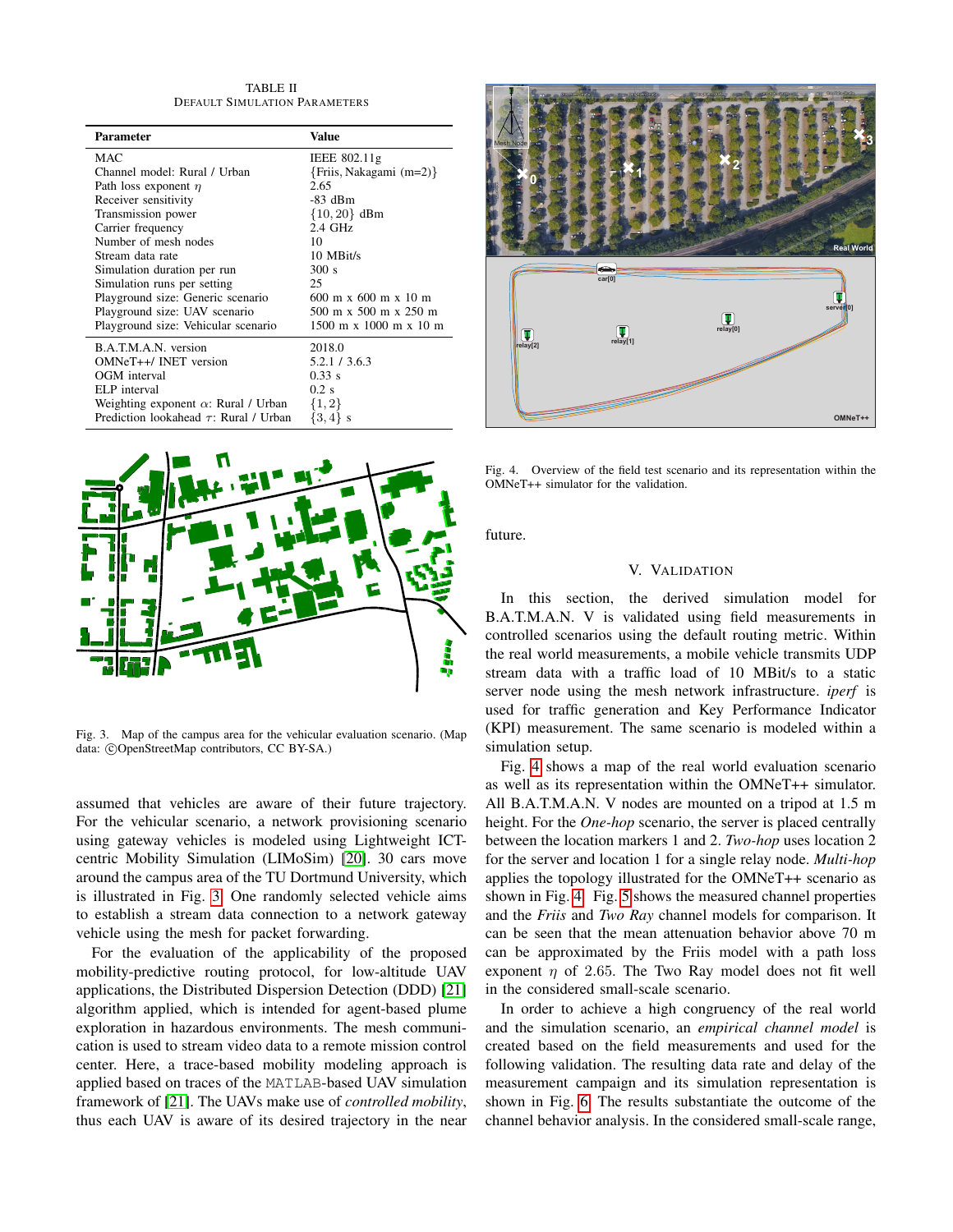the Two Ray model is mostly in the *constructive interference* region with an unrealistic high data rate, which is more than twice as high as the measurement, therefore it is not considered further. The Nakagami model provides a close approximation of the real world behavior of the data rate but fails to model the delay behavior with a sufficient accuracy. It can been seen that the best match for both indicators is achieved by the empirical channel model that is based on the measured channel characteristics. In conclusion, the proposed simulation model for B.A.T.M.A.N. V and its real world implementation show similar average characteristics and results.

#### VI. SIMULATIVE PERFORMANCE EVALUATION

<span id="page-4-0"></span>In this section, B.A.T.M.A.N. V and its proposed extensions are evaluated in different scenarios and compared with the established routing protocols AODV [\[12\]](#page-6-5), OLSR [\[16\]](#page-6-9), and B.A.T.M.A.N. III [\[4\]](#page-5-3). All errorbars show the 0.95-confidence interval of the mean value. At first, the parametrization of B.A.T.M.A.N. V is optimized for the mobile scenario based on random waypoint mobility. Afterwards, the performance of the protocol is evaluated in two reference scenarios focusing on vehicular and UAV mobility.

## *A. Optimization for Highly Mobile Scenarios*

B.A.T.M.A.N. V introduces ELP probing, which is intended to provide the throughput metric with further traffic for the link quality assessment. Therefore, the effects of the additional messages are evaluated. Fig. [7](#page-5-7) shows the impact of ELP probing on the resulting data rate for different ELP packet sizes. It can be seen that the amount of additional messages has a negative impact on the routing performance in the mobile scenario due to the increased amount of collisions. Therefore, ELP probing is disabled for the following evaluations.

A comparison of the native throughput metric with the proposed mobility-aware extensions is shown in Fig. [8.](#page-5-8) Although both proposals outperform the native approach, the general Packet Delivery Ratio (PDR) in the rural scenario is very high, thus limiting the optimization potential. In the urban scenario, the throughput-based approach suffers from paket loss. Here, the mobility-aware approaches are able to achieve significant benefits, with the predictive approach increasing the PDR by 23 %. Therefore, only the proposed predictive B.A.T.M.A.N. V metric will be considered in the further evaluations.



<span id="page-4-1"></span>Fig. 5. Empirically measured channel properties and channel model approximation.

Fig. [9](#page-6-15) shows a scalability analysis with varied vehicle speed, traffic load and number of streams. In general, the extended B.A.T.M.A.N. V and reactive AODV achieve significantly higher PDR values than OLSR and B.A.T.M.A.N. III. Due to its mobility-related metric, the proposed extended B.A.T.M.A.N. V has a higher dependency to the velocity than the topology-based protocols, resulting in a steeper PDR decrease with increased speed. With the traffic load of the single stream being varied, the PDR is only slightly reduced for all considered protocols. Furthermore, the behavior of the protocol for a varied number of 2 MBit/s streams with random source-destination pairs is analyzed. Here, the extended B.A.T.M.A.N. V behaves slightly better than AODV. Up to three parallel streams, AODV benefits from the increased traffic on multiple end-to-end paths. Although AODV is a reactive protocol, all intermediate nodes of an active path maintain the reverse path quality for a defined time period. Therefore, the presence of multiple active paths increases the probability that the nodes are able to switch the routing path within a changed network topology without requiring a route request phase. For a higher number of active streams, the increasing loss probability for routing messages significantly decreases the routing performance for all considered protocols.

## *B. UAV Evaluation Scenario*

Fig. [10](#page-6-16) shows the resulting PDR and delay values for the considered protocols in the UAV-based plume exploration scenario using DDD. As the mobility algorithm itself is connectivity-aware, it aims to maintain the swarm coherence by adjusting the mobility behavior of the UAVs, which results in a generally high PDR level. Although the mean PDR value of the proposed approach is only slightly better than the result of OLSR and B.A.T.M.A.N. III, the occurrence of lower PDR values is significantly reduced. While all proactive protocols achieve a similar delay, the latter is significantly higher for AODV due to its on-demand approach.

#### *C. Vehicular Evaluation Scenario*

Fig. [11](#page-6-17) shows the resulting PDR and delay values for the considered protocols. In contrast to the previously analyzed UAV scenario, the vehicular scenario is more challenging for the routing protocols, since the larger network causes a higher number of potential routing paths from source to destination. Moreover, the physical dimensions of the scenario itself are larger and since the mobility characteristics of the vehicles are connectivity-unaware, connectivity is not always guaranteed. Therefore, the general PDR level is lower than in the UAV scenario. The highest PDR is achieved by the proposed predictive B.A.T.M.A.N. V, which exploits the high predictability of road-based vehicular mobility. Although the delay for AODV is on average more than five times larger than for the proactive protocols, all protocols fulfill the delay ETSI requirements for safety-related vehicular communication in the considered scenario [\[22\]](#page-7-0).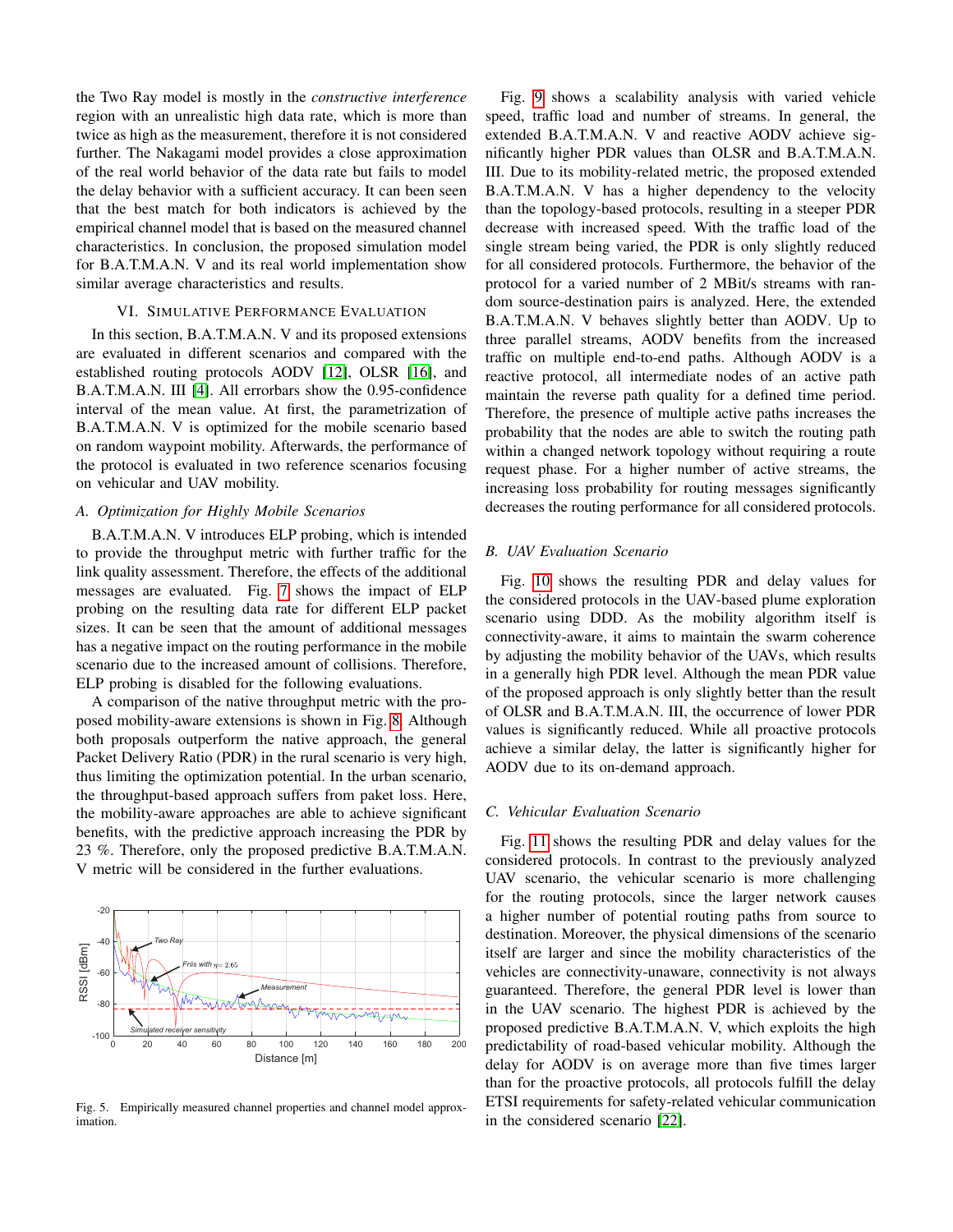

Fig. 6. Model validation: Comparison of measurements for data rate and delay with simulation results using different channel models.



<span id="page-5-7"></span>Fig. 7. Impact of ELP probing on the resulting data rate for different ELP packet sizes.



Fig. 8. Comparison of the native *Throughput* metric with the proposed *Distance* and *Prediction* methods for the rural and the urban evaluation scenario.

#### <span id="page-5-8"></span>VII. CONCLUSION

In this paper, we presented an analysis and optimization of the novel MAC layer routing protocol B.A.T.M.A.N. V for vehicular scenarios. In order to allow the simulative analysis, an open source simulation model was derived based on the Linux kernel implementation and validated using field measurements. Within comprehensive simulation studies, it was shown that some of the new features of B.A.T.M.A.N. V (e.g., ELP probing) decrease the routing efficiency in highly mobile sce-

<span id="page-5-6"></span>narios. In addition, our proposed novel routing metrics, which exploit distance-awareness and mobility prediction, showed a significantly better performance than the throughput estimation metric of B.A.T.M.A.N. V. In different case-studies for aerial and ground-based mobile ad-hoc networks, it was shown that the extended protocol is well-suited for maintaining connectivity within vehicular and UAV-based mesh networks and outperforms established topology-based routing approaches. In future work, we will exploit the proposed open source simulation model as a platform for optimizing vehicular mesh routing. A promising research topic is the determination of routing metrics based on reinforcement learning. Additionally, we will analyze the performance of using B.A.T.M.A.N. V in scenarios with heterogeneous communication technologies.

#### ACKNOWLEDGMENT

Part of the work on this paper has been supported by Deutsche Forschungsgemeinschaft (DFG) within the Collaborative Research Center SFB 876 "Providing Information by Resource-Constrained Analysis", project B4.

#### **REFERENCES**

- <span id="page-5-0"></span>[1] N. Bui, M. Cesana, S. A. Hosseini, Q. Liao, I. Malanchini, and J. Widmer, "A survey of anticipatory mobile networking: Context-based classification, prediction methodologies, and optimization techniques," *IEEE Communications Surveys & Tutorials*, 2017.
- <span id="page-5-1"></span>[2] B. Sliwa, T. Liebig, R. Falkenberg, J. Pillmann, and C. Wietfeld, "Efficient machine-type communication using multi-metric contextawareness for cars used as mobile sensors in upcoming 5G networks," in *2018 IEEE 87th Vehicular Technology Conference (VTC-Spring)*, Porto, Portugal, Jun 2018, Best Student Paper Award.
- <span id="page-5-2"></span>[3] B. Sliwa, D. Behnke, C. Ide, and C. Wietfeld, "B.A.T.Mobile: Leveraging mobility control knowledge for efficient routing in mobile robotic networks," in *IEEE GLOBECOM 2016 Workshop on Wireless Networking, Control and Positioning of Unmanned Autonomous Vehicles (Wi-UAV)*, Washington D.C., USA, Dec 2016.
- <span id="page-5-3"></span>[4] D. Johnson, N. Ntlatlapa, and C. Aichele, "A simple pragmatic approach to mesh routing using batman," in *In 2nd IFIP International Symposium on Wireless Communications and Information Technology in Developing Countries, Pretoria, South Africa*, 2008.
- <span id="page-5-4"></span>[5] T. Hardes, F. Dressler, and C. Sommer, "Simulating a city-scale community network: From models to first improvements for Freifunk," in *2017 International Conference on Networked Systems (NetSys)*, March 2017, pp. 1–7.
- <span id="page-5-5"></span>[6] A. Varga and R. Hornig, "An overview of the OMNeT++ simulation environment," in *Proceedings of the 1st International Conference on Simulation Tools and Techniques for Communications, Networks and Systems & Workshops*, ser. Simutools '08. ICST, Brussels, Belgium, Belgium: ICST (Institute for Computer Sciences, Social-Informatics and Telecommunications Engineering), 2008, pp. 60:1–60:10.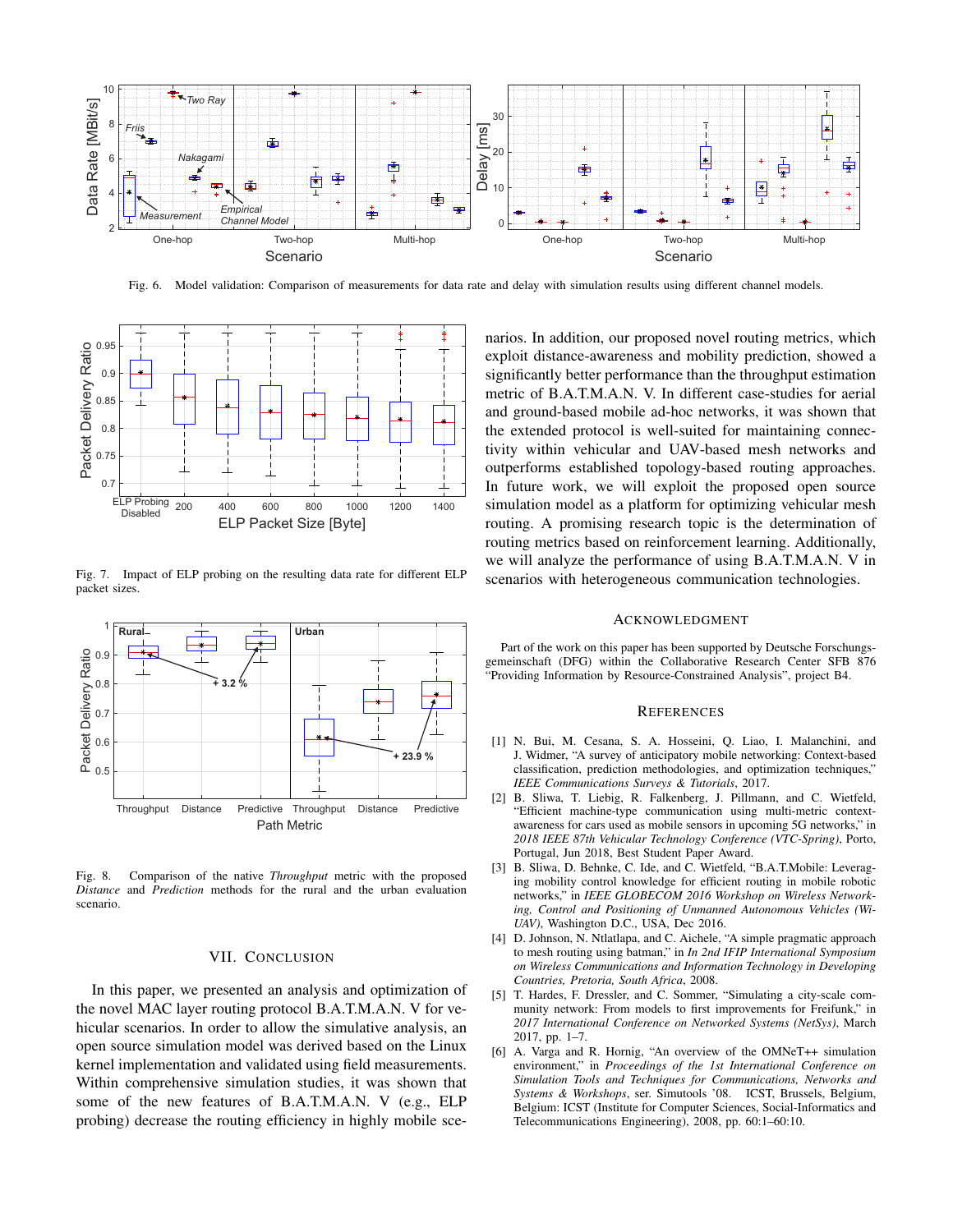

Fig. 9. Scalability analysis: Comparison of the resulting PDR with respect to vehicle speed, traffic load and number of streams for the proposed mobilitypredictive B.A.T.M.A.N. V and different established protocols (Rural channel).



<span id="page-6-16"></span>Fig. 10. Performance comparison using DDD mobility for UAV-based plume exploration (Urban channel, 10 UAVs).



<span id="page-6-17"></span>Fig. 11. Performance comparison for the vehicular network provisioning scenario (Urban channel, 30 vehicles).

- <span id="page-6-15"></span><span id="page-6-0"></span>[7] E. R. Cavalcanti, J. A. R. de Souza, M. A. Spohn, R. C. d. M. Gomes, and A. F. B. F. d. Costa, "VANETs' research over the past decade: Overview, credibility, and trends," *SIGCOMM Comput. Commun. Rev.*, vol. 48, no. 2, pp. 31–39, May 2018.
- <span id="page-6-1"></span>[8] A. Awang, K. Husain, N. Kamel, and S. Aïssa, "Routing in vehicular ad-hoc networks: A survey on single- and cross-layer design techniques, and perspectives," *IEEE Access*, vol. 5, pp. 9497–9517, 2017.
- <span id="page-6-2"></span>[9] B. Karp and H. T. Kung, "GPSR: Greedy perimeter stateless routing for wireless networks," in *Proceedings of the 6th Annual International Conference on Mobile Computing and Networking*, ser. MobiCom '00. New York, NY, USA: ACM, 2000, pp. 243–254.
- <span id="page-6-3"></span>[10] G. Singal, V. Laxmi, M. S. Gaur, and V. Rao, "Moralism: Mobility prediction with link stability based multicast routing protocol in MANETs," *Wireless Networks*, vol. 23, no. 3, pp. 663–679, Apr 2017.
- <span id="page-6-4"></span>[11] H. Yang, M. Yu, and X. Zeng, "Link available time prediction based GPSR for vehicular ad hoc networks," in *2017 IEEE 14th International Conference on Networking, Sensing and Control (ICNSC)*, May 2017, pp. 293–298.
- <span id="page-6-5"></span>[12] C. E. Perkins and E. M. Royer, "Ad-hoc on-demand distance vector routing," in *Mobile Computing Systems and Applications, 1999. Proceedings. WMCSA '99. Second IEEE Workshop on*, Feb 1999, pp. 90– 100.
- <span id="page-6-6"></span>[13] X. Hu, J. Wang, and C. Wang, "Link stability prediction and its application to routing in mobile ad hoc networks," in *2009 2nd International Conference on Power Electronics and Intelligent Transportation System (PEITS)*, vol. 1, Dec 2009, pp. 141–144.
- <span id="page-6-7"></span>[14] H. Huang and S. Zhang, "A routing algorithm based on dynamic forecast of vehicle speed and position in VANET," *International Journal of Distributed Sensor Networks*, vol. 9, no. 6, p. 390795, 2013.
- <span id="page-6-8"></span>[15] H. Menouar, I. Guvenc, K. Akkaya, A. S. Uluagac, A. Kadri, and A. Tuncer, "UAV-enabled intelligent transportation systems for the smart city: Applications and challenges," *IEEE Communications Magazine*, vol. 55, no. 3, pp. 22–28, March 2017.
- <span id="page-6-9"></span>[16] T. Clausen and P. Jacquet, "Optimized link state routing protocol (OLSR)," RFC Editor, RFC 3626, October 2003.
- <span id="page-6-10"></span>[17] B. Sliwa, R. Falkenberg, and C. Wietfeld, "A simple scheme for distributed passive load balancing in mobile ad-hoc networks," in *IEEE Vehicular Technology Conference (VTC-Spring)*, Sydney, Jun 2017.
- <span id="page-6-11"></span>[18] B. Sliwa, T. Liebig, R. Falkenberg, J. Pillmann, and C. Wietfeld, "Machine learning based context-predictive car-to-cloud communication using multi-layer connectivity maps for upcoming 5G networks," in *2018 IEEE 88th Vehicular Technology Conference (VTC-Fall)*, Chicago, USA, Aug 2018.
- <span id="page-6-12"></span>[19] B. Sliwa, "Simulation model and raw results," Oct 2018. [Online]. Available:<http://doi.org/10.5281/zenodo.1466638>
- <span id="page-6-13"></span>[20] B. Sliwa, J. Pillmann, F. Eckermann, L. Habel, M. Schreckenberg, and C. Wietfeld, "Lightweight joint simulation of vehicular mobility and communication with LIMoSim," in *IEEE Vehicular Networking Conference (VNC)*, Torino, Italy, Nov 2017.
- <span id="page-6-14"></span>[21] D. Behnke, P. Bok, and C. Wietfeld, "UAV-based connectivity mainte-